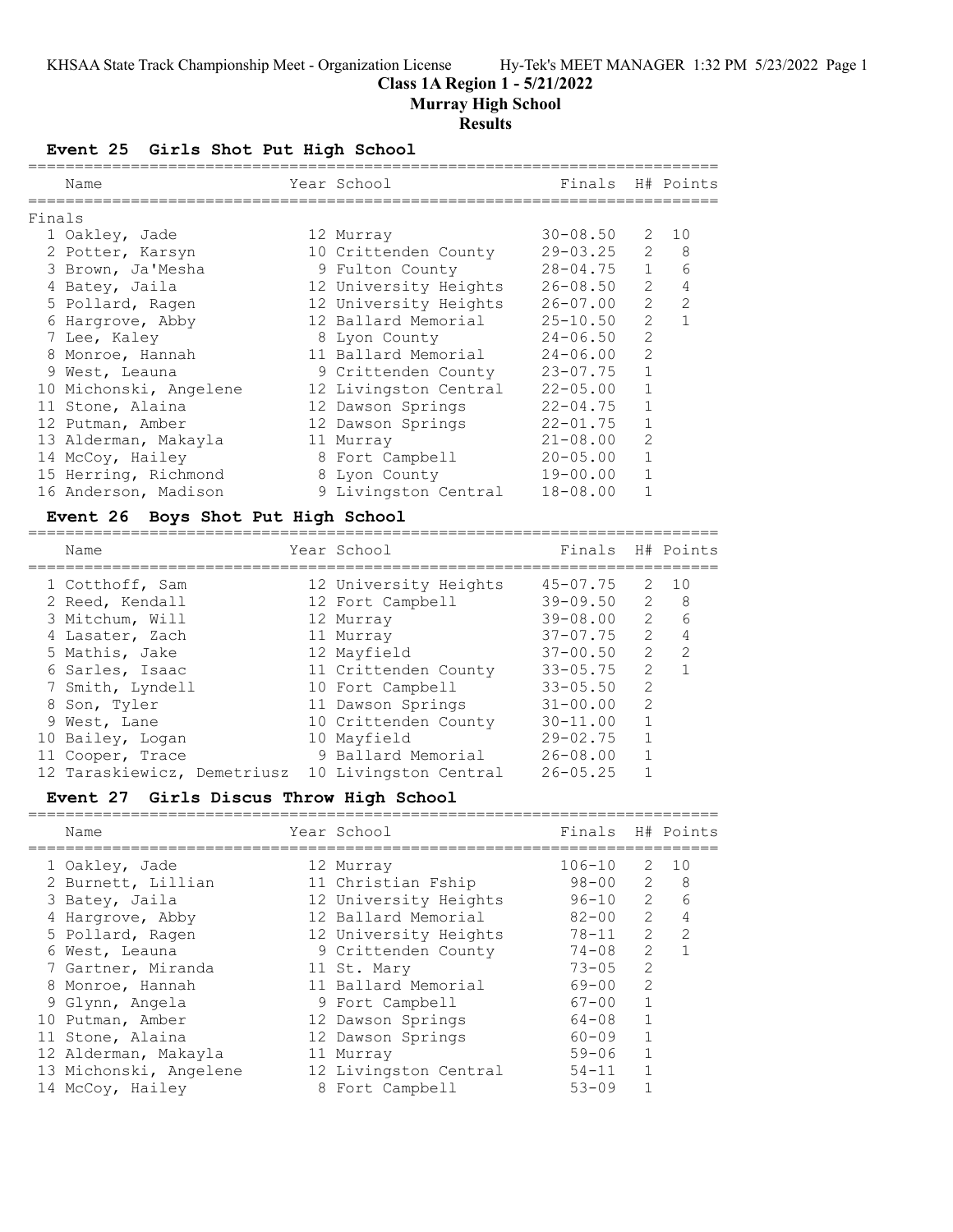#### **Class 1A Region 1 - 5/21/2022**

**Murray High School**

#### **Results**

#### **....Event 27 Girls Discus Throw High School**

| 15 Mattingly, Emily  | 10 Crittenden County | $50 - 05$ |  |
|----------------------|----------------------|-----------|--|
| 16 Anderson, Madison | 9 Livingston Central | $40 - 04$ |  |

#### **Event 28 Boys Discus Throw High School**

| Name                        | Year School           | Finals H# Points |                |                |
|-----------------------------|-----------------------|------------------|----------------|----------------|
| 1 Smith, Lyndell            | 10 Fort Campbell      | $122 - 06$       | 2              | 1 O            |
| 2 Hovekamp, Isaac           | 12 Christian Fship    | $120 - 09$       | $\overline{2}$ | - 8            |
| 3 Mitchum, Will             | 12 Murray             | $117 - 03$       | 2              | 6              |
| 4 Cotthoff, Sam             | 12 University Heights | $112 - 07$       | $\overline{2}$ | $\overline{4}$ |
| 5 Buffington, Wyatt         | 10 Murray             | $107 - 08$       | $\mathcal{L}$  | $\mathcal{L}$  |
| 6 West, Lane                | 10 Crittenden County  | $104 - 11$       | $\mathcal{L}$  |                |
| 7 Mathis, Jake              | 12 Mayfield           | $103 - 11$       | $\overline{2}$ |                |
| 8 Impastato, Sammy          | 11 Crittenden County  | $93 - 09$        | 2              |                |
| 9 Fain, Casey               | 10 Dawson Springs     | $84 - 01$        |                |                |
| 10 Nieters, Rett            | 12 Dawson Springs     | $72 - 08$        | 1              |                |
| 11 Cooper, Trace            | 9 Ballard Memorial    | $70 - 11$        |                |                |
| 12 Taraskiewicz, Demetriusz | 10 Livingston Central | $69 - 03$        |                |                |
| 13 Eichelberger, Eli        | 8 Livingston Central  | $50 - 00$        |                |                |

#### **Event 29 Girls Long Jump High School**

| Name                | Year School           | Finals Points |                 |
|---------------------|-----------------------|---------------|-----------------|
| 1 Kindle, Kaydence  | 7 Murray              | $15 - 11.50$  | 10              |
| 2 Green, Layla      | 8 Murray              | $14 - 03.75$  | - 8             |
| 3 Smith, Amyah      | 9 Ballard Memorial    | $14 - 02.75$  | $6\overline{6}$ |
| 4 Davis, Javona     | 10 Fulton County      | $14 - 02.50$  | 4               |
| 5 Ziegler, Savannah | 11 Fort Campbell      | $14 - 02.00$  | $\mathcal{P}$   |
| 6 Yates, Nevaeh     | 10 Ballard Memorial   | $14 - 01.75$  |                 |
| 7 Allen, Anna       | 9 Fort Campbell       | $13 - 11.50$  |                 |
| 8 Ward, Abby        | 11 Dawson Springs     | $12 - 07.75$  |                 |
| 9 Martin, Maddie    | 10 University Heights | $12 - 06.00$  |                 |
| 10 Back, Maddie     | 11 Dawson Springs     | $10 - 00.00$  |                 |
| -- Smith, Ella      | 11 Mayfield           | ΝD            |                 |

#### **Event 30 Boys Long Jump High School**

| Name                | Year School          | Finals       | Points         |
|---------------------|----------------------|--------------|----------------|
| 1 Bennett, Timothy  | 10 Mayfield          | $21 - 00.50$ | 10             |
| 2 Stevenson, Isaac  | 12 Mayfield          | $19 - 10.50$ | -8             |
| 3 Cruz, Cruzy       | 11 Fort Campbell     | $18 - 09.00$ | 6              |
| 4 Curtis, Jayden    | 11 Murray            | $18 - 06.00$ | $\overline{4}$ |
| 5 Perkins, Rowen    | 11 Crittenden County | $18 - 05.25$ | $\mathcal{L}$  |
| 6 Hayes, Patrick    | 12 Fort Campbell     | $18 - 02.50$ |                |
| 7 Bell, Lewis       | 9 Murray             | $17 - 04.50$ |                |
| 8 Clayborn, Matthew | 10 Ballard Memorial  | $17 - 01.00$ |                |
| 9 Kimble, Caden     | 8 Fulton County      | $16 - 09.25$ |                |
| 10 Ballard, Cole    | 9 Ballard Memorial   | $16 - 06.75$ |                |
| 11 Gossett, Dakyran | 12 Fulton County     | $16 - 06.00$ |                |
| 12 Mann, Bryden     | 11 Dawson Springs    | $16 - 04.00$ |                |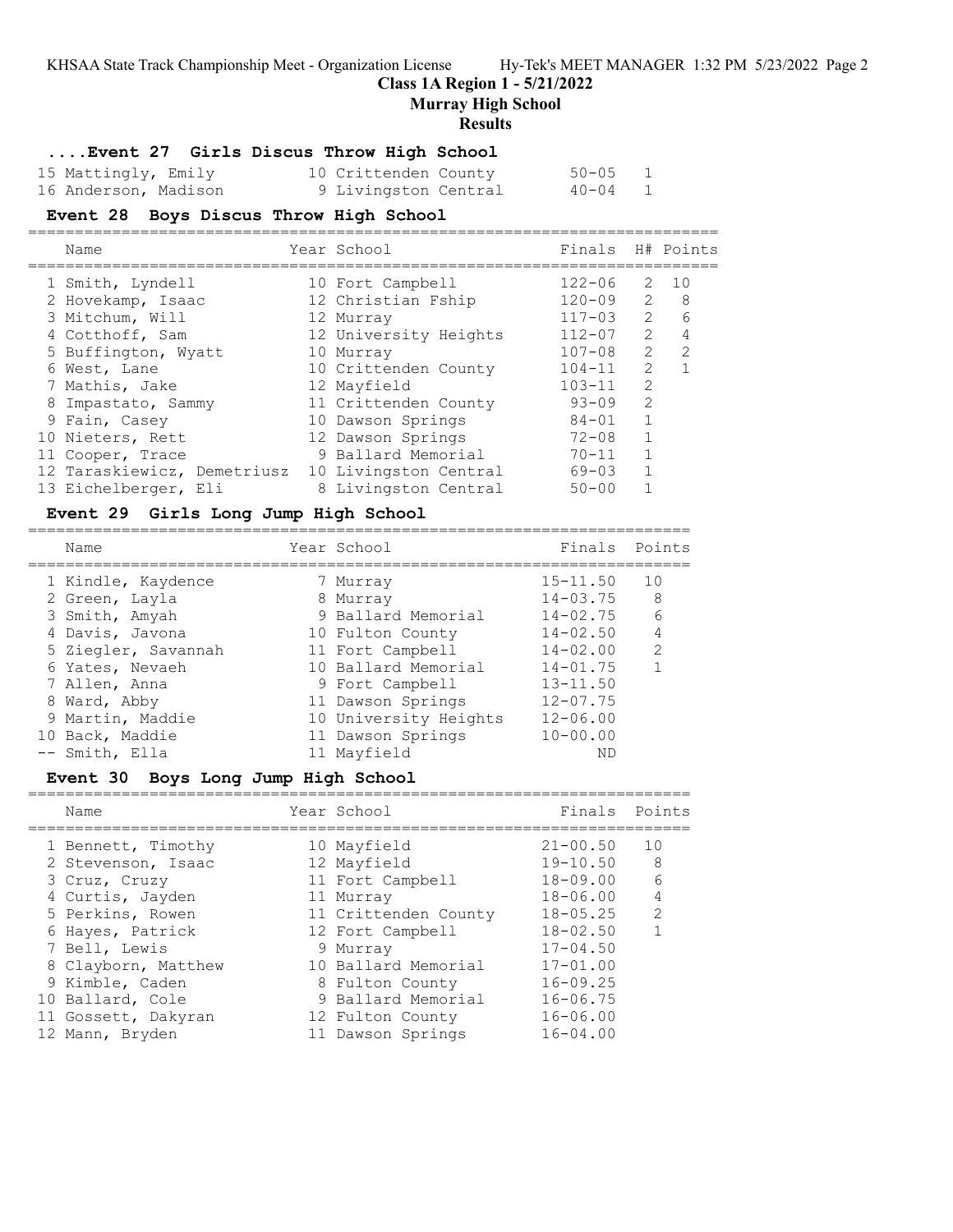#### **Class 1A Region 1 - 5/21/2022**

**Murray High School**

#### **Results**

## **Event 31 Girls Triple Jump High School**

| Name                  | Year School         | Finals Points |                |
|-----------------------|---------------------|---------------|----------------|
| 1 Smith, Ella         | 11 Mayfield         | $32 - 10.00$  | 1 N            |
| 2 Allen, Anna         | 9 Fort Campbell     | $31 - 11.00$  | - 8            |
| 3 Yates, Nevaeh       | 10 Ballard Memorial | $30 - 04.00$  | 6              |
| 4 Smith, Amyah        | 9 Ballard Memorial  | $29 - 09.00$  | $\overline{4}$ |
| 5 Hendrickson, Hailey | 11 Fort Campbell    | $27 - 06.00$  | $\mathcal{L}$  |
| 6 Kinsley, Mira       | 8 Murray            | $26 - 07.00$  |                |
| 7 Ward, Abby          | 11 Dawson Springs   | $26 - 02.00$  |                |
| 8 Coggins, Samarah    | 10 Dawson Springs   | $21 - 05.00$  |                |

#### **Event 32 Boys Triple Jump High School**

=======================================================================

| Name |                                                                                                                                                                                                                             | Finals                                                                                                                                                                                                                                  | Points         |
|------|-----------------------------------------------------------------------------------------------------------------------------------------------------------------------------------------------------------------------------|-----------------------------------------------------------------------------------------------------------------------------------------------------------------------------------------------------------------------------------------|----------------|
|      |                                                                                                                                                                                                                             | $40 - 11.00$                                                                                                                                                                                                                            | 10             |
|      |                                                                                                                                                                                                                             | $39 - 10.00$                                                                                                                                                                                                                            | 8              |
|      |                                                                                                                                                                                                                             | $39 - 06.00$                                                                                                                                                                                                                            | 6              |
|      |                                                                                                                                                                                                                             | $39 - 05.00$                                                                                                                                                                                                                            | $\overline{4}$ |
|      |                                                                                                                                                                                                                             | $37 - 07.00$                                                                                                                                                                                                                            | $\mathcal{L}$  |
|      |                                                                                                                                                                                                                             | $37 - 00.00$                                                                                                                                                                                                                            |                |
|      |                                                                                                                                                                                                                             | $36 - 03.00$                                                                                                                                                                                                                            |                |
|      |                                                                                                                                                                                                                             | $35 - 10.00$                                                                                                                                                                                                                            |                |
|      |                                                                                                                                                                                                                             | $34 - 11.00$                                                                                                                                                                                                                            |                |
|      |                                                                                                                                                                                                                             | $32 - 04.00$                                                                                                                                                                                                                            |                |
|      |                                                                                                                                                                                                                             | $31 - 02.00$                                                                                                                                                                                                                            |                |
|      | 1 Waddy, Amari<br>2 Coles, Daniel<br>3 Gossett, Dakyran<br>4 McCoy, Griffin<br>5 Clayborn, Matthew<br>6 Kimble, Caden<br>7 Ballard, Cole<br>8 Jones, Ja'Torreyeon<br>9 Perkins, Rowen<br>10 Mann, Bryden<br>11 Turley, Gabe | Year School<br>11 Fort Campbell<br>12 Mayfield<br>12 Fulton County<br>9 University Heights<br>10 Ballard Memorial<br>8 Fulton County<br>9 Ballard Memorial<br>11 Fort Campbell<br>11 Crittenden County<br>11 Dawson Springs<br>8 Murray |                |

## **Event 33 Girls High Jump High School**

| Name                |  |                                                                                                                                                                                             |    |                      |
|---------------------|--|---------------------------------------------------------------------------------------------------------------------------------------------------------------------------------------------|----|----------------------|
| 1 Sain, Pyper       |  | J5-00.00                                                                                                                                                                                    | 10 | jump off made 4'10   |
| 2 Howard, Farris    |  | J5-00.00                                                                                                                                                                                    | 8  | jump off missed 4'10 |
| 3 Verdone, Gianna   |  | $J4 - 10.00$                                                                                                                                                                                | 5  | $1x$ 4'10, 4 total x |
| 3 Randolph, Trinity |  | $J4 - 10.00$                                                                                                                                                                                | 5  | $1x$ 4'10, 4 total x |
| 5 Kindle, Kaydence  |  | J4-08.00                                                                                                                                                                                    | 2  | 0x4'8                |
| 6 Maness, Payton    |  | J4-08.00                                                                                                                                                                                    |    | $1x$ 4'8             |
| 7 Martin, Kori      |  | $4 - 02.00$                                                                                                                                                                                 |    |                      |
| -- Bratcher, Skye   |  | ΝH                                                                                                                                                                                          |    |                      |
| -- Mathews, Chasity |  | ΝH                                                                                                                                                                                          |    |                      |
|                     |  | Year School<br>12 Fort Campbell<br>12 Murray<br>12 Fort Campbell<br>12 Dawson Springs<br>7 Murray<br>10 Crittenden County<br>10 Ballard Memorial<br>12 Dawson Springs<br>8 Ballard Memorial |    | Finals Points        |

# **Event 34 Boys High Jump High School**

| Name                  |  |                                                                                                                                                                                                                  |    |               |           |                                                      |
|-----------------------|--|------------------------------------------------------------------------------------------------------------------------------------------------------------------------------------------------------------------|----|---------------|-----------|------------------------------------------------------|
| 1 Davidson, Tristan   |  | $6 - 04.00$                                                                                                                                                                                                      | 10 |               |           |                                                      |
| 2 Gossett, Dakyran    |  | $6 - 02.00$                                                                                                                                                                                                      | 8  |               |           |                                                      |
| 3 Waddy, Amari        |  | $6 - 00.00$                                                                                                                                                                                                      | 6  |               |           |                                                      |
| 4 Pierce, Omarion     |  | $J5 - 08.00$                                                                                                                                                                                                     | 4  |               |           |                                                      |
| 5 Carman, Zavion      |  | $J5 - 08.00$                                                                                                                                                                                                     |    |               |           |                                                      |
| 5 Westbrook, Xezavier |  | J5-08.00                                                                                                                                                                                                         |    |               |           |                                                      |
| 7 Ballard, Cole       |  | $5 - 06.00$                                                                                                                                                                                                      |    |               |           |                                                      |
| 8 Nieters, Rett       |  | $5 - 04.00$                                                                                                                                                                                                      |    |               |           |                                                      |
| 8 McCoy, Keaton       |  | $5 - 04.00$                                                                                                                                                                                                      |    |               |           |                                                      |
| 10 Lester, Clayton    |  | $5 - 02.00$                                                                                                                                                                                                      |    |               |           |                                                      |
|                       |  | Year School<br>12 Crittenden County<br>12 Fulton County<br>11 Fort Campbell<br>11 Fulton County<br>10 Murray<br>10 Fort Campbell<br>9 Ballard Memorial<br>12 Dawson Springs<br>12 Murray<br>8 University Heights |    | Finals Points | $1x\;5'8$ | 1.50 $2x$ 5'8, 6 total x<br>1.50 $2x$ 5'8, 6 total x |